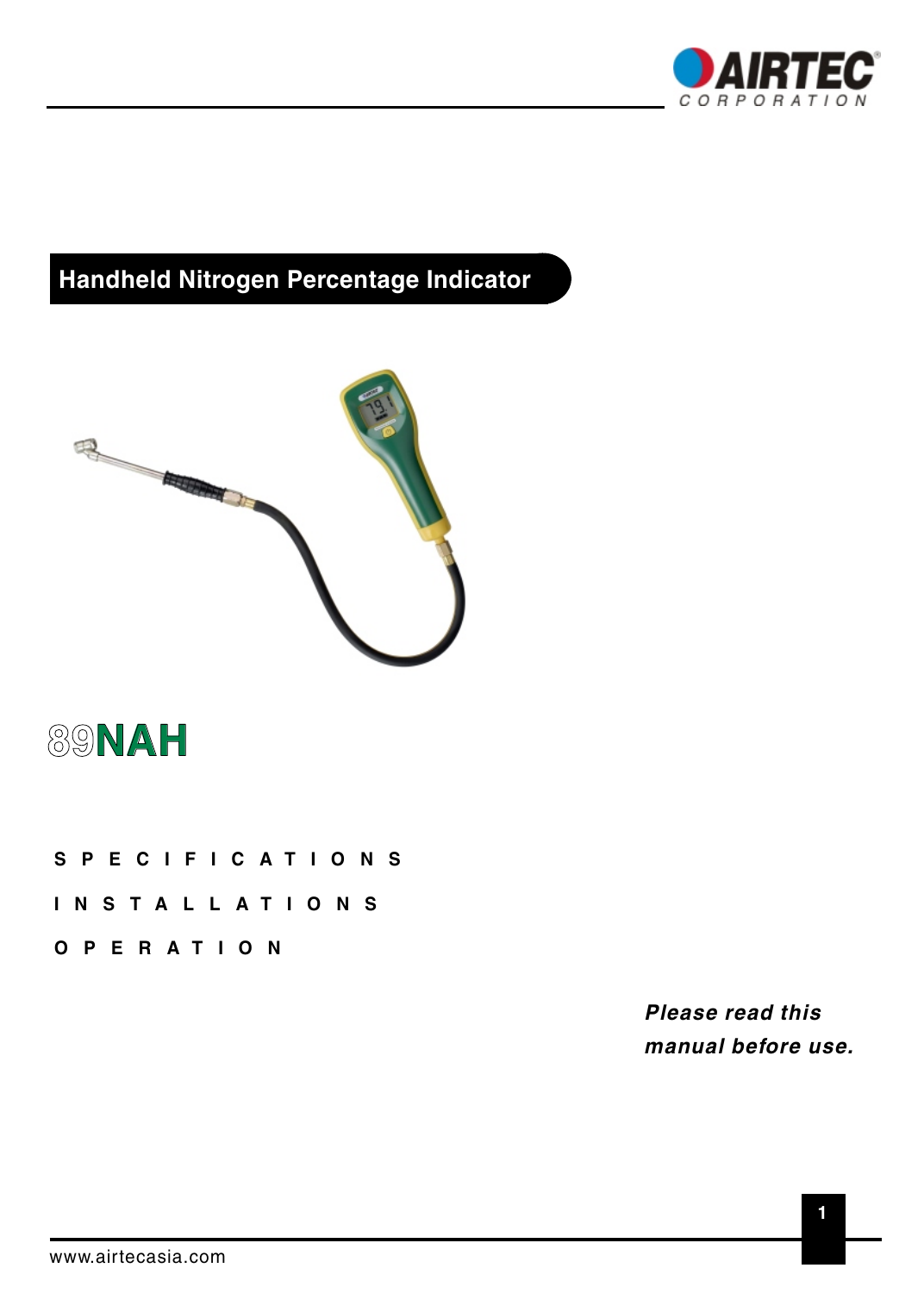

## **Contents**

- **1.0 Introduction**
	- 1.1 This Manual
	- 1.2 Overview of Handheld Nitrogen Percentage Indicator
	- 1.3 General Specifications
- **2.0 Assembly**
- **3.0 Installation**
- **4.0 Calibration**
- **5.0 Gas Sampling**
- **6.0 Turning the unit OFF**
- **7.0 Freezing of Gas Sampling Reading**
- **8.0 Troubleshooting**
- **9.0 Warranty**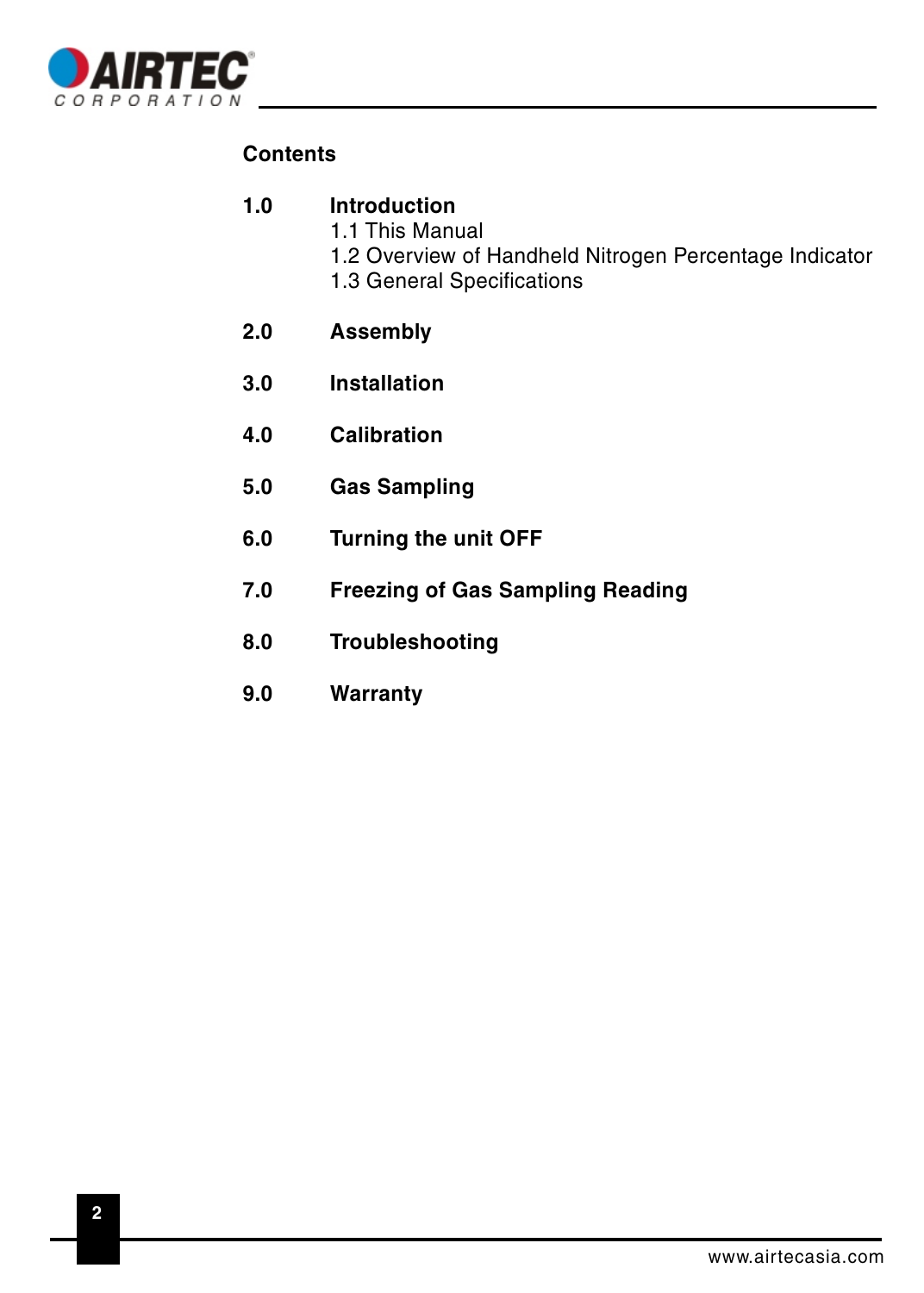

## **1.0 Introduction**

### **1.1 This Manual**

Congratulations on selecting an Airtec Handheld Nitrogen Percentage Indicator.

Throughout the manual the following symbols will be used, this information is for your safety and to prevent damage to this product.

**! CAUTION**

The hazard or unsafe practice **could** result in possible damage to the product.



The hazard or unsafe practice **could** result in severe injury or death.

### **1.2 Overview of Handheld Nitrogen Percentage Indicator**

Your Nitrogen Percentage Indicator is a hand-held instrument for indicating the Nitrogen percentage of the Nitrogen source. It is designed for use for the automotive industry.

The unit is compact and ergonomic in design with easy-to-use, one button operation.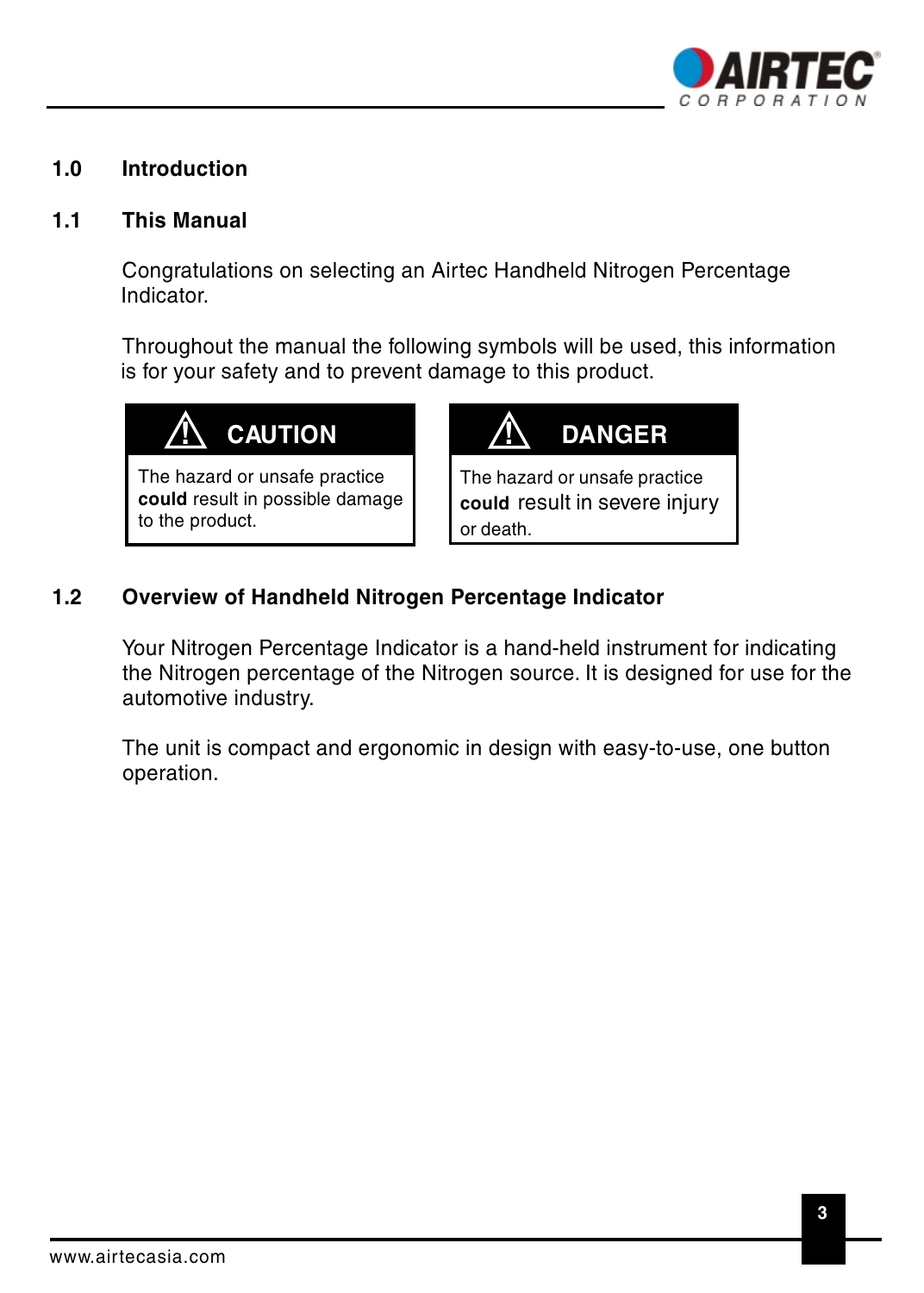



## **1.3 General Specifications**

All product specifications are applicable at standard conditions: 1013 hPa, 25°C dry ambient air.

| Measurement Range                         | 0 - 100 % Nitrogen                                                  |
|-------------------------------------------|---------------------------------------------------------------------|
| <b>Display Resolution</b>                 | $0.1$ vol %                                                         |
| <b>Measurement Cycle</b>                  | $0.5$ secs                                                          |
| Response time 90%                         | Less than 2 seconds                                                 |
| Auto Off time delay                       | 5 mins                                                              |
| Accuracy                                  | $\pm$ 0.5 vol% from 0 to 50 vol%<br>$\pm$ 2 vol% from 50 to 99 vol% |
| Operating temperature                     | $0 - 50 °C$                                                         |
| Storage temperature<br>Optimal<br>Maximum | 5 to 25 °C<br>-5 to 60 $\degree$ C                                  |
| Shipping Weight                           | $0.83$ kg                                                           |
| Physical dimension                        | 244L x 80W x 43H mm                                                 |
| Construction                              | Polycarbonate casing with<br>santoprene overmould                   |
| Sensor Type                               | $N-33$                                                              |
| Sensor Life                               | 24 months                                                           |
| Sensor Cable                              | $0.25 \text{ m}$                                                    |
| <b>Battery Cable</b>                      | 0.15 m                                                              |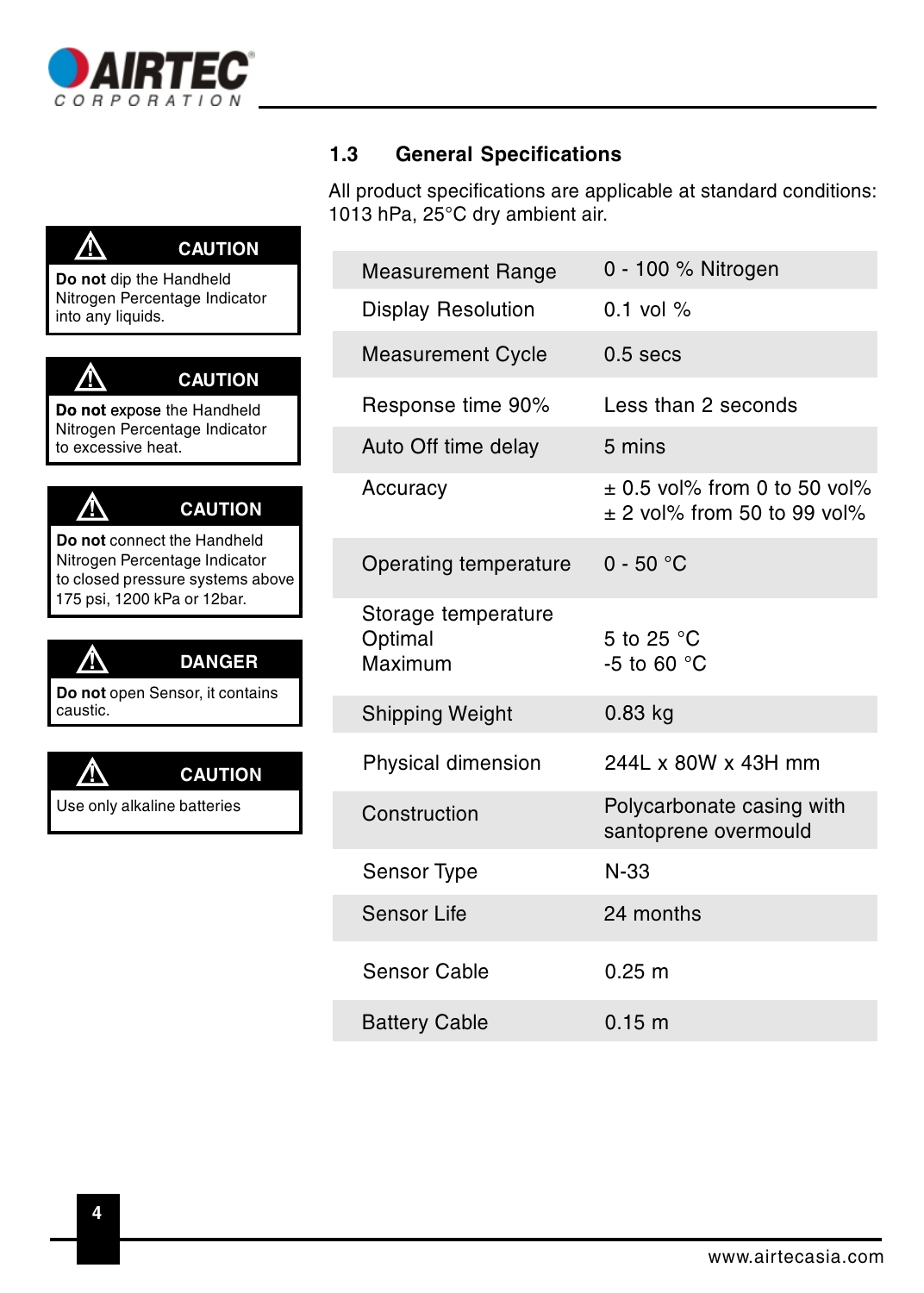

### **2.0 Assembly**

| <b>AIRTEC PART NUMBER</b> | <b>DESCRIPTION</b>               | <b>QUANTITY</b> |
|---------------------------|----------------------------------|-----------------|
| 44.1020                   | Sensor, Oxygen Sensor, Class N33 |                 |
| 46,0005                   | Battery, 9V Alkaline             |                 |
| 91.0211                   | Twin Chuck, Open                 |                 |
|                           | Hose Assembly, 480mm             |                 |

Unpack the carton and identify the components.

### **3.0 Installation**

- 3.1 Battery Installation
	- 3.1.1 Hold the instrument face down.
	- 3.1.2 Remove the screw on the battery cover (refer to Fig 1).
	- 3.1.3 Lift cover and pull out.
	- 3.1.4 Install one 9V alkaline battery observing proper polarity.
- 3.2 Sensor Installation
	- 3.2.1 Sensor contains caustic, which causes severe burns and may be fatal if swallowed. Refer to Section 10 - Material Safety Data Sheet for correct handling.
	- 3.2.2 Remove the sensor from its protective package.<br>3.2.3 Bemove the sensor can by turning it counter-clo
	- 3.2.3 Remove the sensor cap by turning it counter-clockwise.<br>3.2.4 Connect the sensor plug to the matting connector on the
	- 3.2.4 Connect the sensor plug to the matting connector on the sensor housing.<br>3.2.5 Install the sensor in the housing and rotate it so the wires are not pinched
	- Install the sensor in the housing and rotate it so the wires are not pinched Between the sensor and the housing.
	- 3.2.6 Replace the sensor cap.
- 3.3 Hose Installation
- 3.3.1 Connect the hose assembly to the  $\frac{1}{4}$  NPT end of the sensor cap.
	- 3.3.2 Connect the hose chuck to the hose assembly.

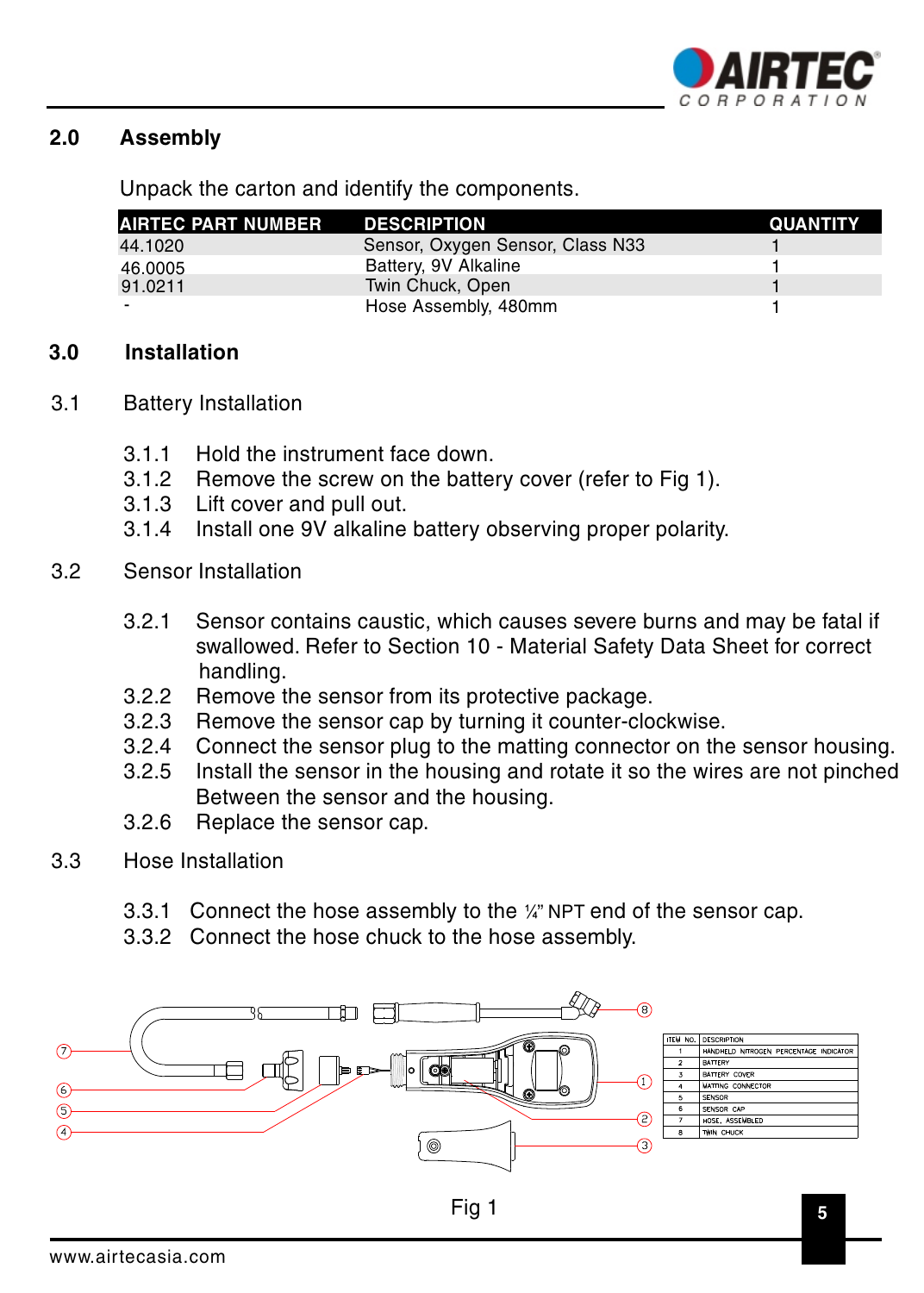

## **4.0 Calibration**

- 4.1 On initial start up with a new sensor, allow the unit to stabilize for about 10 minutes before proceeding to the next step.
- 4.2 With the chuck exposed to air, press and hold  $(1)$ ) key down until the LCD starts to count down from 3 to 0. Release the  $(1)$ ) key and wait for the LCD to read 79.1 (calibration point) plus or minus 0.1. Excluding factors such as temperature,humidity and traces of other gases, the air we breathe contains 78.084% Nitrogen, 20.946% Oxygen, 0.934% Argon and 0.033% Carbon Dioxide.
- Note : Excess Nitrogen in the sensing head during calibration will lead to low readings during sampling. For best results, calibrate the instrument each day before sampling begins. This will ensure the sensing head is exposed to air for accurate calibration. If calibration is needed during normal use, leave the sensing head exposed to air for about 10 minutes or until the readings stabilize before commencing with the calibration.

## **5.0 Gas Sampling**

Press and hold chuck onto the valve stem and allow the gas to flow until a stable reading is achieved. Depending on the tire pressure, sample time is about 10 seconds. Repeat the sampling process as needed.

Note : It is not necessary for the reading to return to the calibration point (79.1) between samples.

## **6.0 Turning the unit OFF**

**www.airtecasia.com**

To switch off immediately, press and hold the  $(1)$ ) key for 1 second, then release the  $( 0 )$  key. To extend battery life, the unit has an auto-off function after 5 minutes.

#### **7.0 Freezing of Gas Sampling Reading**

To freeze the gas sampling reading, make a quick press and release the  $(1)$ ) key. When the reading is put on freeze, the display will flash. To resume the gas sampling, make another quick press and release the  $(()$ ) key. The display will stop flashing, showing the corresponding gas reading.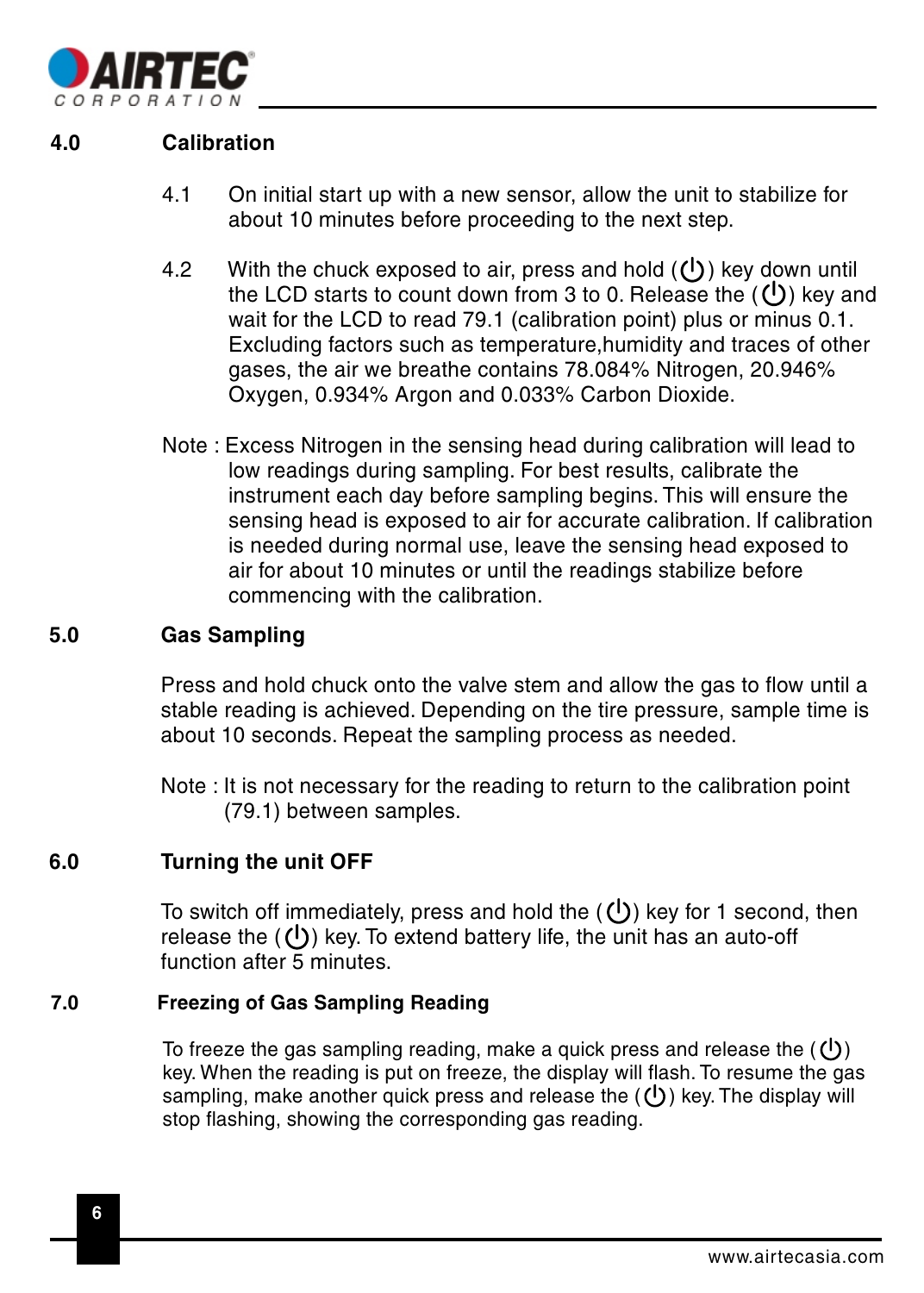

## **8.0 Troubleshooting**

| <b>PROBLEM</b>  | <b>POSSIBLE CAUSE</b>                                                        | <b>SOLUTION</b>                                                                                                                                                                    |
|-----------------|------------------------------------------------------------------------------|------------------------------------------------------------------------------------------------------------------------------------------------------------------------------------|
| CAL             | The unit has not been<br>calibrated.                                         | Press and hold $(!)$ ) key<br>to perform calibration.                                                                                                                              |
| ER <sub>1</sub> | Sensor is not connected<br>or the sensor has reached<br>its end of life.     | Check the connection of the<br>sensor and reset unit.<br>If error message persists,<br>replace sensor and reset unit.                                                              |
| ER <sub>2</sub> | Improper calibration.<br>Calibration was not<br>performed under ambient air. | Press and hold $(\bigcup)$ key<br>to perform calibration at<br>ambient air and reset unit.<br>If error message persists,<br>replace sensor, perform<br>calibration and reset unit. |

#### **9.0 Warranty**

The Handheld Nitrogen Percentage Indicator is covered under warranty for 12 months from the date of invoice which covers defects in material and workmanship; exclude sensor life and is subject to The following conditions:

- 9.1 Except where the product has been damaged by misuse, faulty installation, unauthorised repairs, incorrect maintenance or accidental damage, Airtec will at its own discretion repair or replace the defective product (or pay for the cost of repair or replacement).
- 9.2 Warranty does not cover air hoses and twin chucks.

Airtec Corporation (Asia) Pte Ltd expressly excludes all other warranties expressed or implied, including without limitation the implied warranties of merchantability and fitness for any other purpose. Airtec Corporation (Asia) Pte Ltd further excludes liability for consequential and incidental losses including but not limited to the loss of profits which may arise out of the breakdown or failure of any product.



serviceable parts. Only trained, experienced repair personnel employed by an authorized service agent should perform service to this equipment.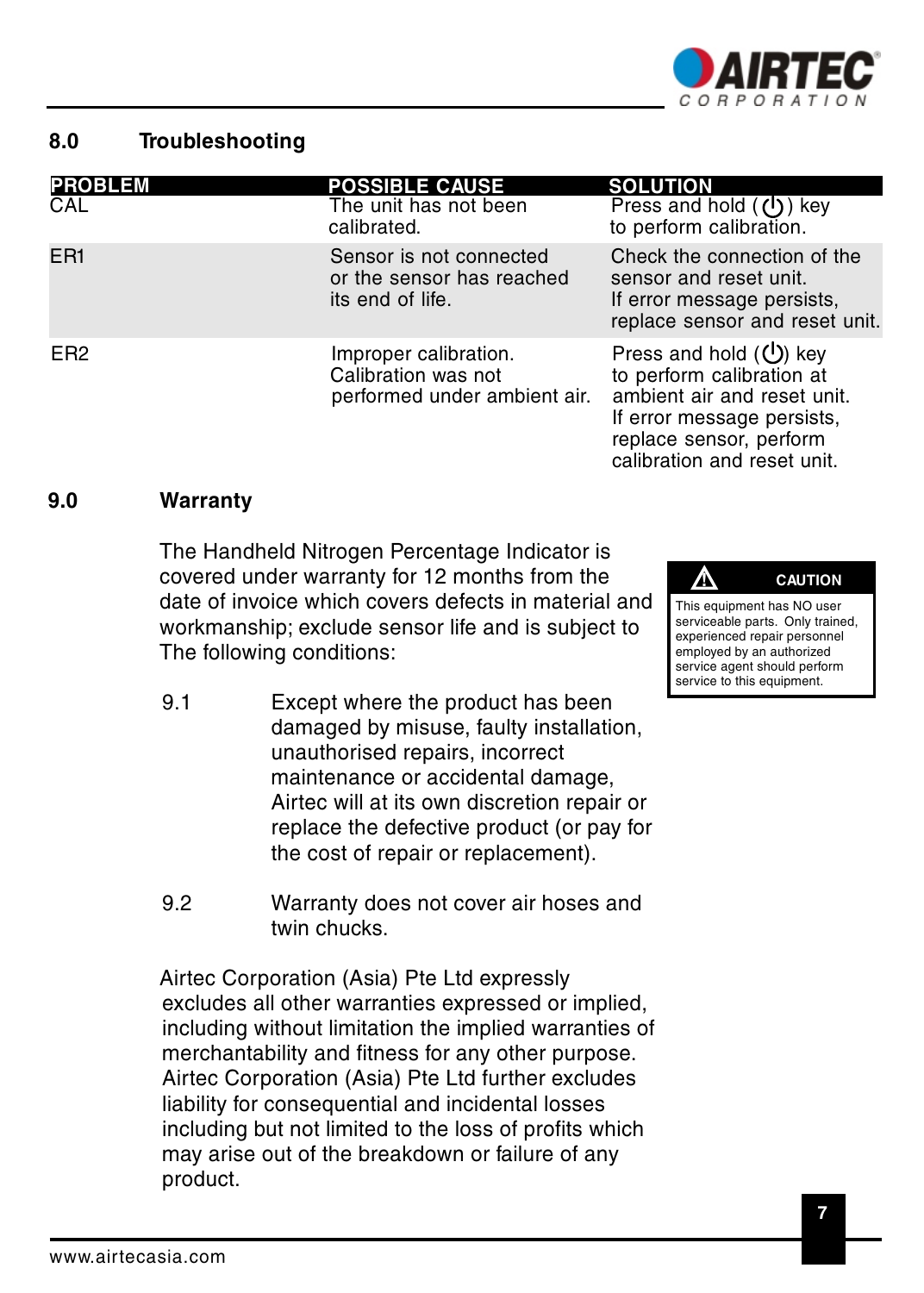

## **10.0 Material Safety Data Sheet**

### **Product Identification**

| <b>Product Name</b>            | : Oxygen Sensor<br>: Micro-Fuel Cells and Super Cells,<br>all classes except A-2C, A-3, and A-5<br>Electrochemical Oxygen Sensors, all classes<br>except R-19 |
|--------------------------------|---------------------------------------------------------------------------------------------------------------------------------------------------------------|
|                                | Mini-Micro-Fuel Cells, all classes                                                                                                                            |
| Manufacturer                   | : Teledyne Instruments/Analytical Instruments                                                                                                                 |
| Address                        | : 16830 Chestnut Street, City of Industry, CA 91748                                                                                                           |
| Phone                          | : (626) 961-9221                                                                                                                                              |
| <b>Technical Support</b>       | : (626) 934-1673                                                                                                                                              |
| Environment, Health and Safety | $(626)$ 934-1592                                                                                                                                              |
| Date Prepared                  | :10/19/99                                                                                                                                                     |
| <b>Revision Date</b>           | : 6/7/05                                                                                                                                                      |

## **Hazardous Ingredients/Composition**

| <b>Material or Component</b> | $C.A.S.$ #                                                                                                                                                                                                                                                                                                                           | Quantity                             | <b>OSHA PEL</b>                                                                                                                                                                                                                                                                                | <b>ACGIH</b>             |
|------------------------------|--------------------------------------------------------------------------------------------------------------------------------------------------------------------------------------------------------------------------------------------------------------------------------------------------------------------------------------|--------------------------------------|------------------------------------------------------------------------------------------------------------------------------------------------------------------------------------------------------------------------------------------------------------------------------------------------|--------------------------|
| Lead (Pb)                    | 7439-92-1                                                                                                                                                                                                                                                                                                                            | 5-20 gms                             | $0.05 \,\mathrm{mq/m^3}$                                                                                                                                                                                                                                                                       | $0.15$ mg/m <sup>3</sup> |
| Potassium Hydroxide<br>(KOH) | 1310-58-3                                                                                                                                                                                                                                                                                                                            | $1-5ml$<br>(10%-15%<br>KOH in water) | 2 mg/m $\mathrm{^3}$ (ceil)                                                                                                                                                                                                                                                                    | 2 mg/m $3$ (ceil)        |
| <b>Health Hazard Data</b>    |                                                                                                                                                                                                                                                                                                                                      |                                      |                                                                                                                                                                                                                                                                                                |                          |
| Routes of Entry:             | Inhalation : Highly unlikely.<br><b>Ingestion:</b> May be fatal if allowed.<br>Skin: The electrolyte (potassium hydroxide) is corrosive;<br>skin contact may cause irritation or severe chemical burns.<br>Eyes : The electrolyte (potassium hydroxide) is corrosive;<br>skin contact may cause irritation or severe chemical burns. |                                      |                                                                                                                                                                                                                                                                                                |                          |
| Acute Effects:               | The electrolyte is harmful if swallowed, inhaled or absorbed<br>through the skin. It is extremely destructive to tissue of the<br>mucous membranes, stomach, mouth, upper respiratory<br>tract, eyes and skin.                                                                                                                       |                                      |                                                                                                                                                                                                                                                                                                |                          |
| Chronic Effects:             | Prolonged exposure with the electrolyte has a destructive<br>effect on tissue.                                                                                                                                                                                                                                                       |                                      |                                                                                                                                                                                                                                                                                                |                          |
|                              |                                                                                                                                                                                                                                                                                                                                      | product is extremely unlikely.       | Chronic exposure to lead may cause disease of the blood<br>and blood forming organs, kidneys and liver, damage to<br>the reproductive systems and decrease in fertility in men<br>and women, and damage to the foetus of a pregnant<br>woman. Chronic exposure from the lead contained in this |                          |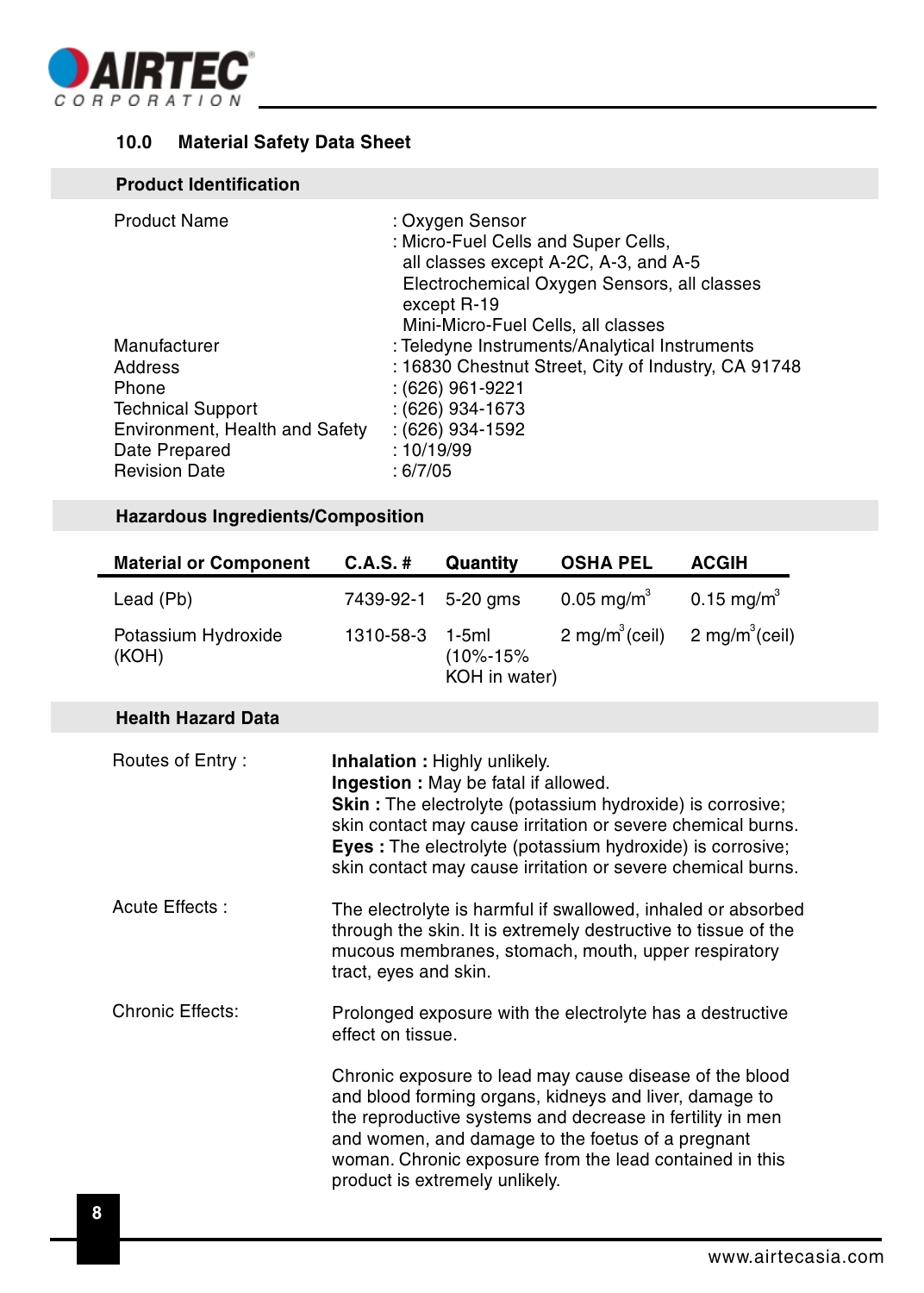

| Signs and Symptons of<br>Exposure:                                | Contact of electrolyte with skin or eyes will cause a burning<br>sensation and/or feel soapy or slippery to touch.                                                                                                                                                         |
|-------------------------------------------------------------------|----------------------------------------------------------------------------------------------------------------------------------------------------------------------------------------------------------------------------------------------------------------------------|
|                                                                   | Other symptons of exposure to lead include loss of sleep,<br>loss of appetite, metallic taste and fatigue. For additional<br>exposure information, refer to 29 CFR 1910.1025,<br>Appendix A - Substance Data Sheet for Occupational<br>Exposure to Lead.                   |
| Carcinogenicity:                                                  | Lead is classified by the IARC as a class 2B carcinogen<br>(possibly carcinogenic to humans).                                                                                                                                                                              |
| OSHA:                                                             | Where airborne lead exposures exceed the OSHA action<br>level, refer to OSHA Lead Standard 1910.1025                                                                                                                                                                       |
| NTP                                                               | NA.                                                                                                                                                                                                                                                                        |
| <b>Medical Conditions</b><br>Generally Aggravated<br>by Exposure: | Lead exposure may aggravate disease of the blood and<br>blood forming organs, hypertension, kidneys, nervous and<br>possibly reproductive systems. Those with pre-existing skin<br>disorders or eye problems may be more susceptible to the<br>effects of the electrolyte. |

#### **Emergency First Aid Procedures**

In case of contact with the skin or eyes, immediately flush with plenty of water for at least 15 minutes and remove all contaminated clothing. Get medical attention immediately.

If ingested, give large amounts of water and DO NOT INDUCE VOMITING. Obtain medical attention immediately.

If inhaled, remove to fresh air and obtain medical attention immediately.

| Fire and Explosion Hazard Data             |                                             |        |                                                                                                                |  |
|--------------------------------------------|---------------------------------------------|--------|----------------------------------------------------------------------------------------------------------------|--|
| Flash Point: NA                            | <b>Flammable Limits: NA</b>                 | LEL NA | UEL: NA                                                                                                        |  |
| <b>Extinguishing Media:</b>                | conditions. No specific agents recommended. |        | Use extinguishing media appropriate to surrounding fire                                                        |  |
| <b>Special Fire Fighting</b><br>Equipment: | skin and eyes.                              |        | Wear NIOSH/OSHA approved self-contained breathing<br>apparatus and protective clothing to prevent contact with |  |

**Unusual Fire and Explosion** Not applicable.**Hazards**: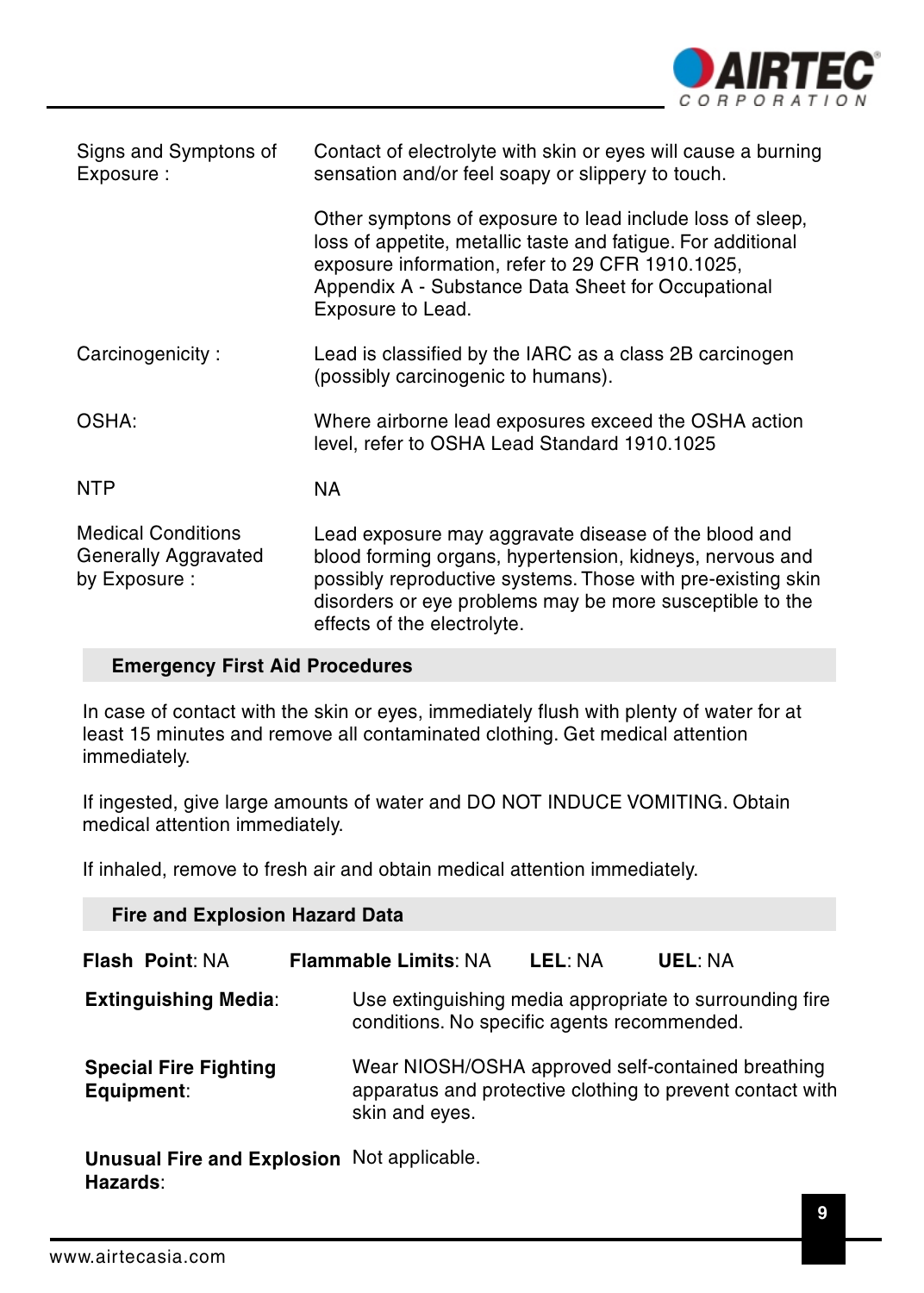

#### **Cleanup Procedures**

Wipe down the area several times with a wet paper towel. Use a fresh towel each time. Contaminated paper towels are considered hazardous waste.

#### **Precautions for Safe Handling and Use**

Note: The oxygen sensors are sealed and under normal circumstances the contents of the sensors do not present a health hazard. The following information is given as a guide in the event of a cell leaks.

Caution : If you see signs of moisture or liquid in the protective bag, DO NOT OPEN the package

Protective Measures During Before opening the bag containing the sensor cell, **Cell Replacement:** check the sensor cell for leakage. If the sensor cell leaks, do not open the bag. If there is liquid around the cell while in the instrument, wear eye and hand protection.

#### **Exposure Controls/Personal Protection**

| <b>Eye Protection:</b> | Chemical splash goggles |
|------------------------|-------------------------|
|------------------------|-------------------------|

**Hand Protection:** Rubber gloves

**Other Protective Clothing:** Apron, face shield

**Ventilation:**

NA

#### **Physical/Chemical Characteristics**

| <b>Material or</b><br>Component | Boiling<br>Point $(^{\circ}C)$ | <b>Specific</b><br>Gravity | Vapor<br><b>Pressure</b> | Meltina<br>Point $(^{\circ}C)$ | Density | Evap.<br>Rate | Solubility in<br>Water | Odour/Appearance<br><b>Physical State</b> |
|---------------------------------|--------------------------------|----------------------------|--------------------------|--------------------------------|---------|---------------|------------------------|-------------------------------------------|
| Lead                            | 1744                           | 11.34                      | NA                       | 328                            | NA      | <b>NA</b>     | Insoluble              | Solid, silver<br>gray, odourless          |
| Potassium<br>Hydroxide          | 1320                           | 2.04                       | NA                       | 360                            | NA      | <b>NA</b>     | Complete               | White or slightly<br>vellow. No odour     |

#### **Stability and Reactivity**

| Stability:                             | Stable                                                                                                                                      |
|----------------------------------------|---------------------------------------------------------------------------------------------------------------------------------------------|
| Incompatibilities:                     | Aluminium, organic materials, acid chlorides, acid<br>anhydrides, magnesium, copper. Avoid contact with<br>acids and hydrogen peroxide >52% |
| <b>Hazardous Decomposition:</b>        | Toxic fumes                                                                                                                                 |
| <b>Hazardous Polymerisation:</b><br>10 | Will not occur                                                                                                                              |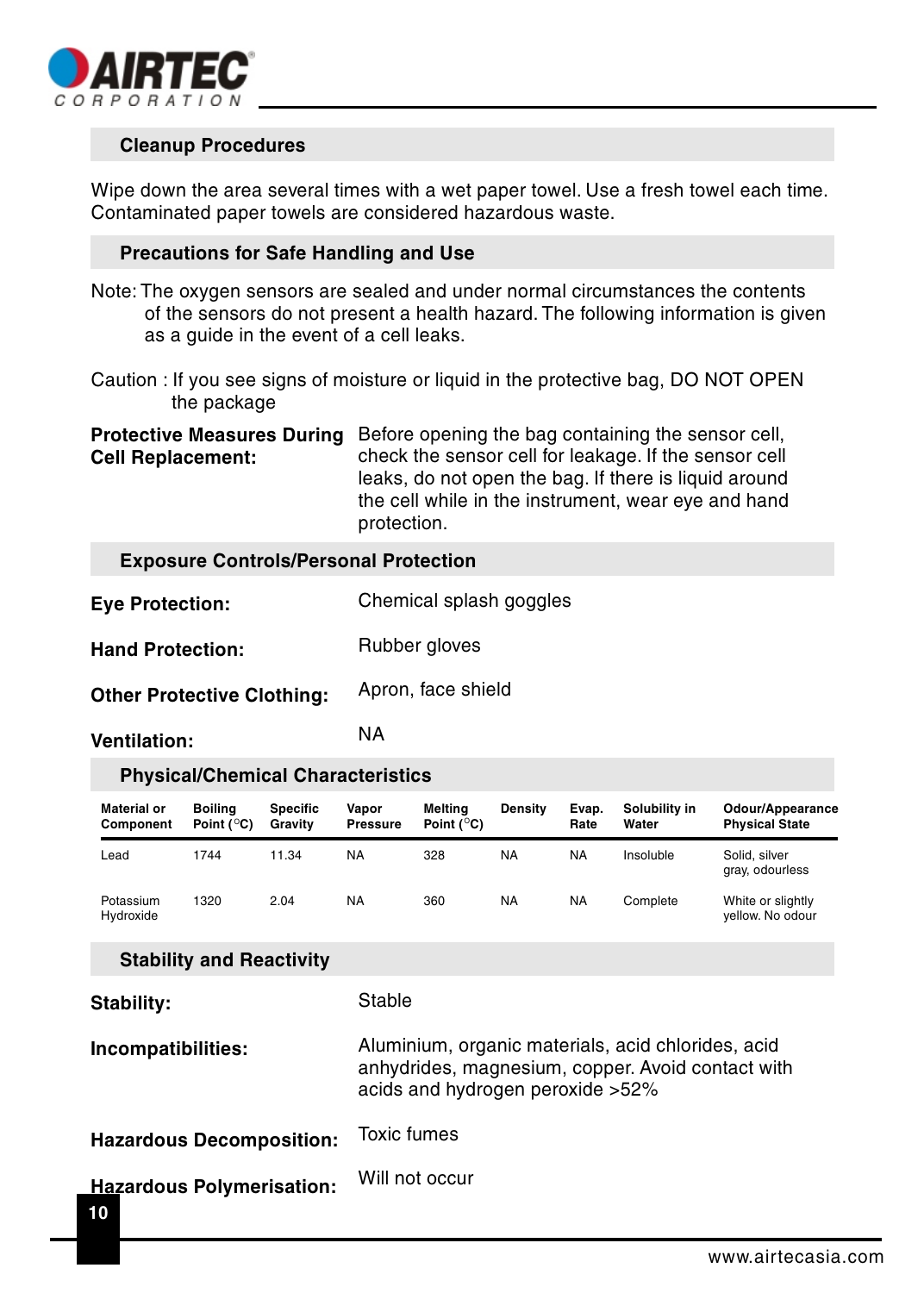

## **Toxicological Information**

| Toxicity to Animals:          | Acute oral toxicity (LD50): 2730 mg/kg (Rat) (Calculated<br>value for the KOH solution.)                                                                                           |
|-------------------------------|------------------------------------------------------------------------------------------------------------------------------------------------------------------------------------|
| Mutagenicity:                 | Lead tested positive as a mutagen in the Ames test.                                                                                                                                |
| <b>Ecological Information</b> |                                                                                                                                                                                    |
| Ecotoxicity:                  | The LC50 of lead for the daphnia magna is 3.6 mg/l, and<br>5.1 mg/l for the daphnia pulex.                                                                                         |
| Environmental Fate:           | Lead is bio-accumulative in most aquatic life and<br>mammals. It is highly mobile as lead dust or fume, yet<br>forms complexes with organic material which limits its<br>mobility. |

### **Disposal Considerations**

Waste must be disposed of in accordance with Federal, State and Local environmental control regulations. If discarded in its purchased form, this product is hazardous by its characteristics of toxicity and corrosivity under RCRA.

| <b>EPA Waste Number:</b> | D008, D002                                                                                 |
|--------------------------|--------------------------------------------------------------------------------------------|
| DOT Information:         | Corrosive liquid, basic, inorganic, n.o.s. (Potassium<br>hydroxide, lead), 8, UN 3266, II. |

Follow all Federal, State and Local regulations.

| <b>Transport Information</b> |                                                                                 |
|------------------------------|---------------------------------------------------------------------------------|
| DOT:                         | Regulated.<br>Refer to Small Quantity Exceptions: 49 CFR 173.4                  |
| IATA:                        | Regulated.<br>Refer to IATA Dangerous Goods in Excepted Quantities,<br>Sec. 2.7 |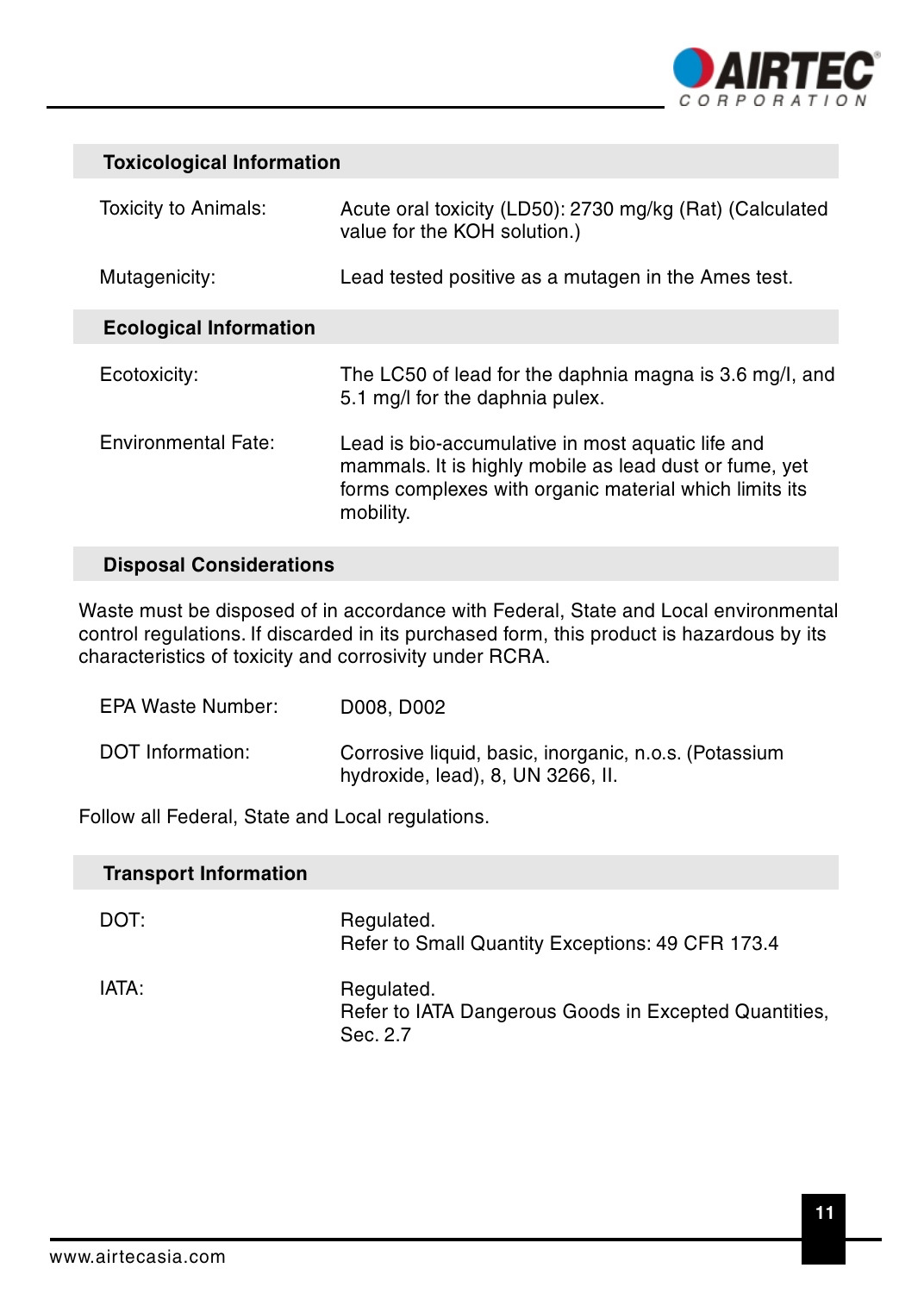

#### **Regulatory Information**

#### US Federal Regulations

- 1) OSHA Hazardous by definition of Haz Com Std. 29 CFR 1910.1200
- 2) SAFA TITLE III

- Sec 302 (40 CFR Part 355)

| <b>Chemical Name</b> | CAS # | %  | <b>TPQ Ibs</b> | RQ |
|----------------------|-------|----|----------------|----|
| None                 | NA    | NA | NΑ             | NA |

- Sec 311 & 312

| Chemical<br>Name       | Acute<br><b>Health Haz</b> | Chronic<br><b>Health Haz</b> | Fire<br>Hazard | <b>Sudden Release of</b><br><b>Pressure Haz</b> | Reactive |
|------------------------|----------------------------|------------------------------|----------------|-------------------------------------------------|----------|
| Lead                   | Yes                        | Yes                          | No             | No                                              | No       |
| Potassium<br>Hydroxide | Yes                        | Yes                          | No             | No                                              | No       |

 - Sec 313 (40 CFR Part 372): This product contains the following toxic chemicals subject to the reporting requirements of Section 313, of Title III of the Superfund Amendments and Reauthorisation Act of 1986 and 40 CFR Part 372

| <b>Chemical Name</b> | CAS#     | <b>Lead Content</b> |
|----------------------|----------|---------------------|
| ead                  | 439-92-1 | $5-20$ ams          |

3) TSCA (Toxic Substances Control Act)

Components of this product are listed on the TSCA Inventory.

4) CERCLA Section 102(A) (40 CFR Part 302) - Hazardous Substances and Reportable Quantities

| <b>Chemical Name</b> | CAS#      | RQ        |
|----------------------|-----------|-----------|
| Lead*                | 7439-92-1 | $10$ lbs. |
| Potassium            |           |           |
| Hydroxide (solid)    | 1310-58-3 | 1.000 lbs |

 - No reporting of releases of this hazardous substance is required if the diameter of the pieces of the solid metal released is equal to or exceeds 100 micrometers (0.004 inches).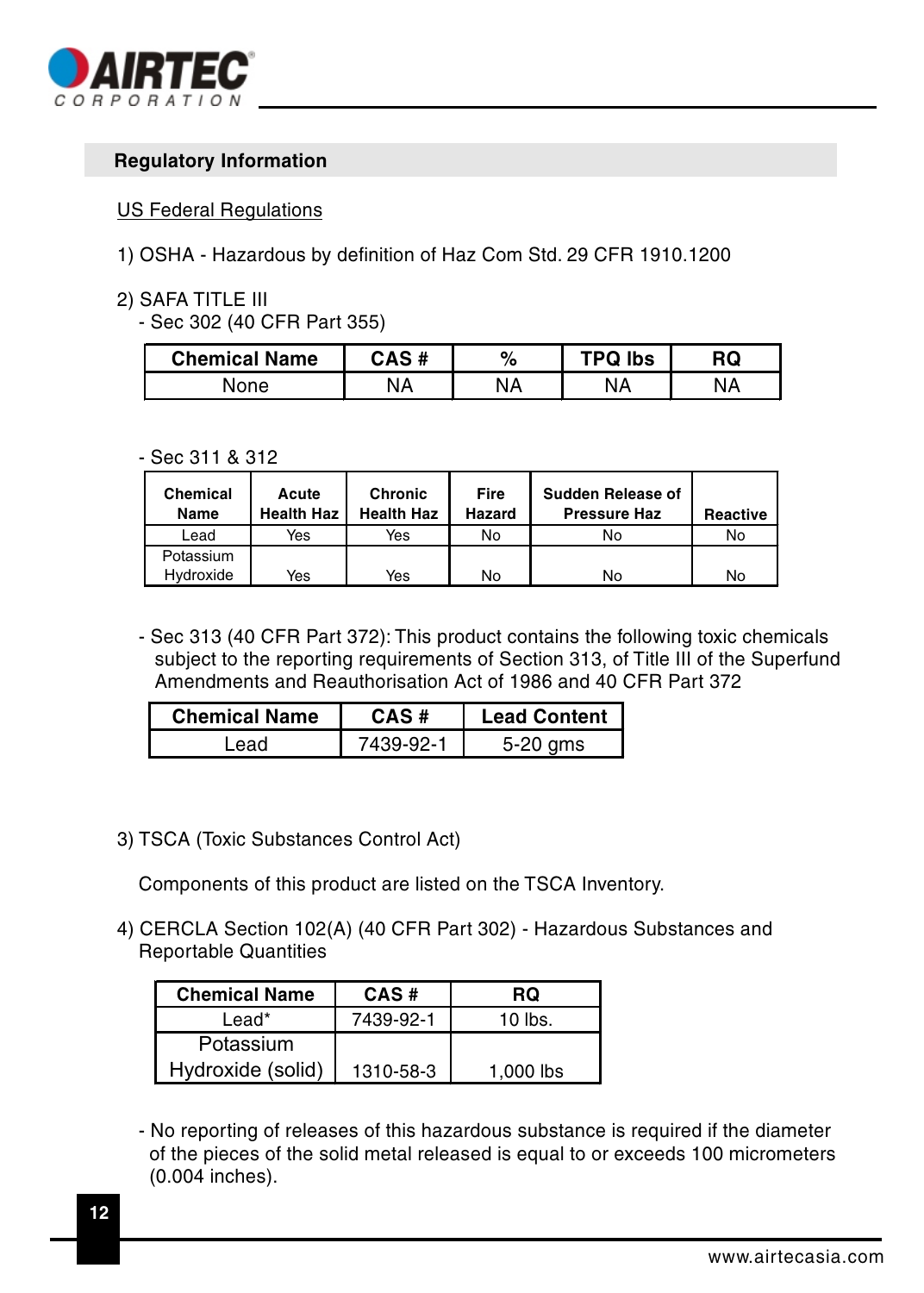

## **State Regulations**

| California Proposition 65:       | WARNING: This product contains lead, a chemical known<br>to the State of California to cause cancer, birth defects or<br>other reproductive harm.                                    |                                                                                                                                                          |  |
|----------------------------------|--------------------------------------------------------------------------------------------------------------------------------------------------------------------------------------|----------------------------------------------------------------------------------------------------------------------------------------------------------|--|
| Massachusetts:                   | Potassium Hydroxide is a listed chemical.                                                                                                                                            |                                                                                                                                                          |  |
| Pennsylvania:                    | Potassium Hydroxide is a listed chemical.                                                                                                                                            |                                                                                                                                                          |  |
| <b>International Requlations</b> |                                                                                                                                                                                      |                                                                                                                                                          |  |
| Canada:                          | Canadian Environmental Protection Act (CEPA):<br>Potassium Hydroxide, liquid, is on the Domestic Substances<br>List (DSL) and is acceptable for use under the provisions<br>of CEPA. |                                                                                                                                                          |  |
|                                  | WHMIS:                                                                                                                                                                               | Potassium Hydroxide (liquid)                                                                                                                             |  |
|                                  |                                                                                                                                                                                      | Class D-2A : Material causing other toxic effects<br>(VERY TOXIC)<br>Corrosive liquid.<br>$Class E$ :                                                    |  |
|                                  |                                                                                                                                                                                      | Lead                                                                                                                                                     |  |
|                                  |                                                                                                                                                                                      | Class D-2A                                                                                                                                               |  |
|                                  | EEC:                                                                                                                                                                                 | Potassium Hydroxide (liquid)                                                                                                                             |  |
|                                  |                                                                                                                                                                                      | R <sub>35</sub> - Causes severe burns.<br>R42 - May cause sensitization by inhalation<br>R36/37/38 - Irritating to eyes, respiratory system<br>and skin. |  |

### **Other Information**

All chemicals may pose unknown hazards and should be used with caution. While the information contained in this Material Safety Data Sheet is believed to be correct and is offered for your information, consideration and investigation, Teledyne Analytical Instruments assumes no responsibility for the completeness or accuracy of the Information contained herein.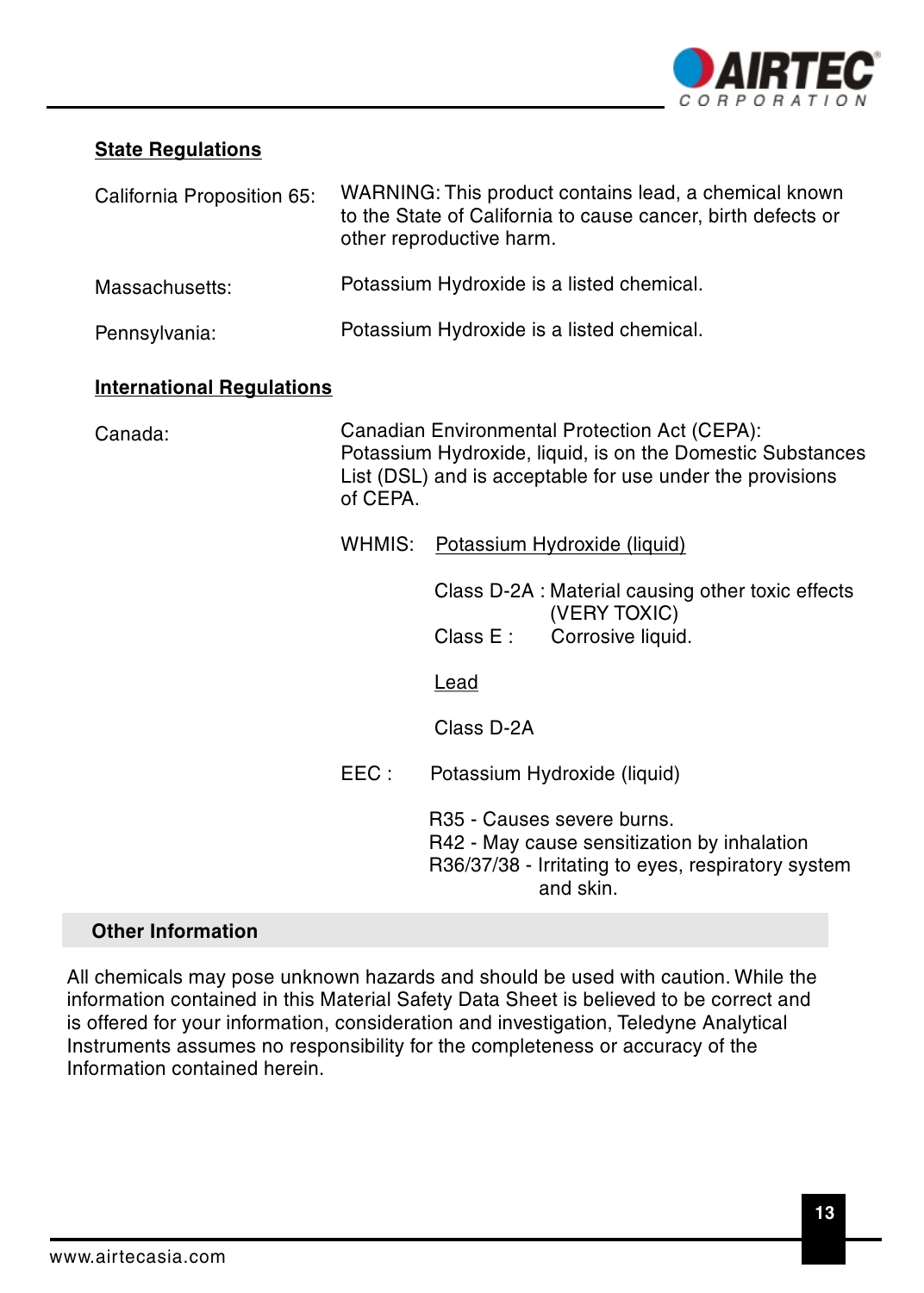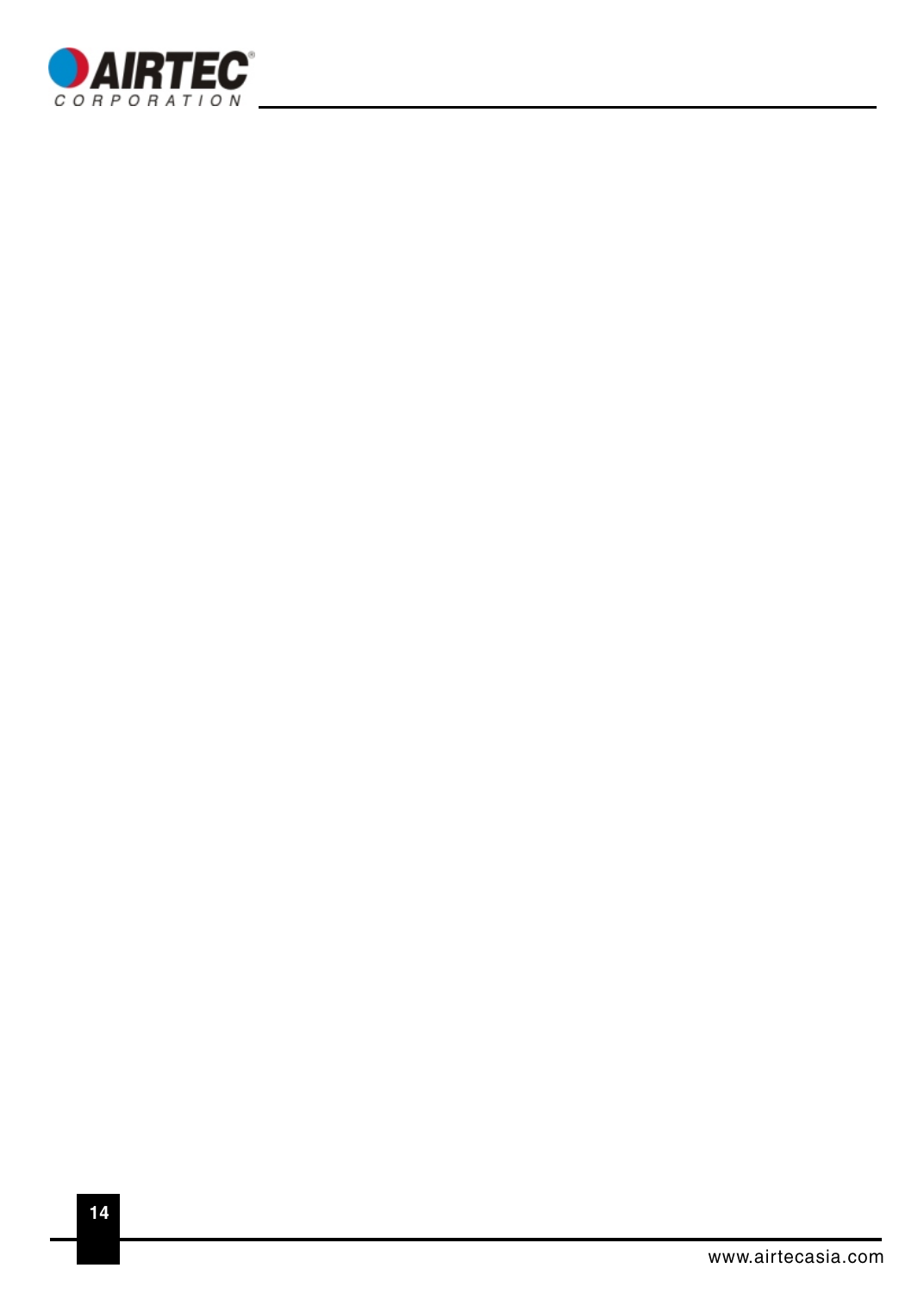